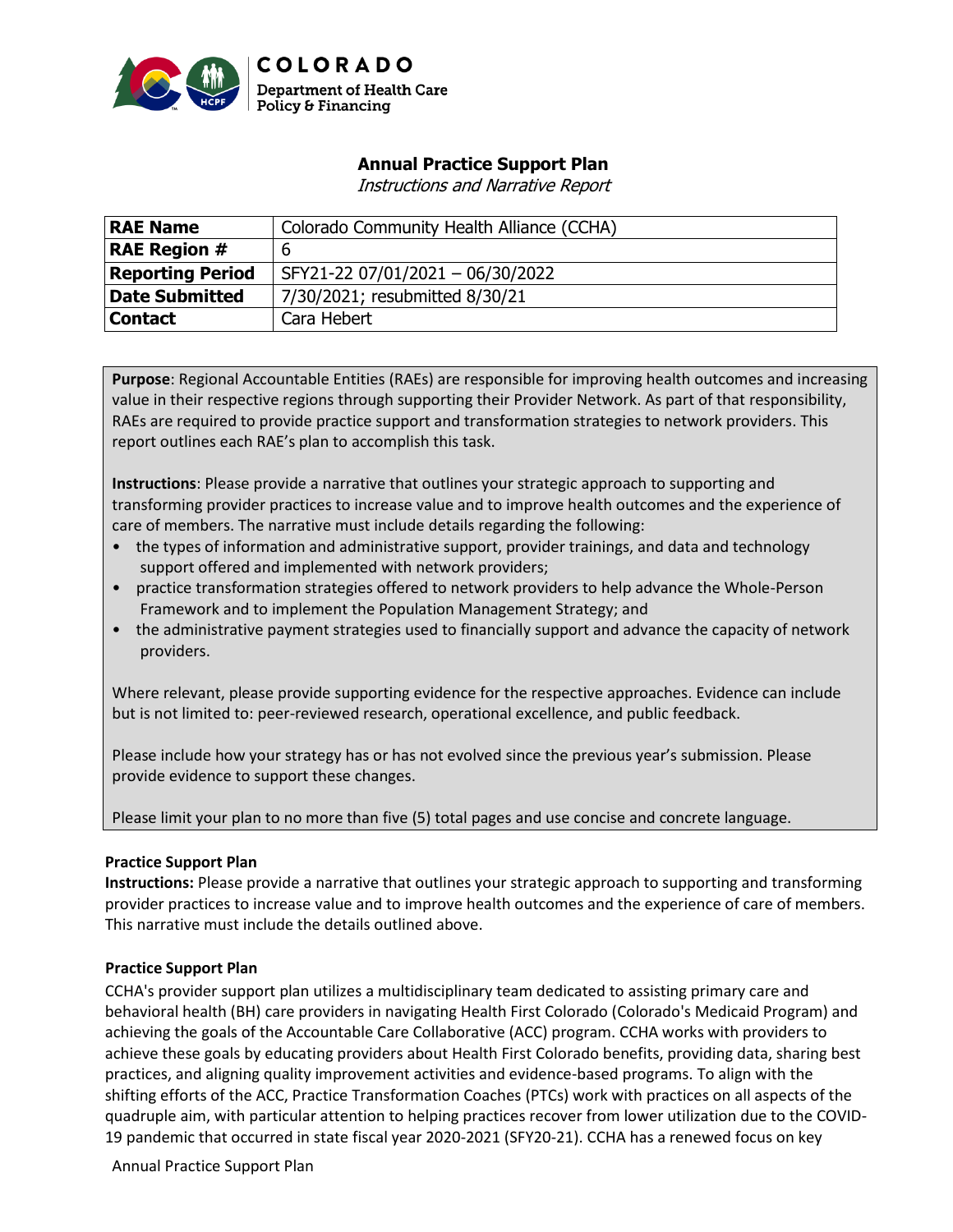

**COLORADO Department of Health Care**  $\mid$  Policy & Financing

performance indicators (KPIs), particularly well visits and dental visits, which saw a significant decrease in SFY20-21. Additionally, CCHA is working to improve member health outcomes by developing and evaluating evidence-based interventions and programs to support condition management for complex members, diabetes, maternity, and other chronic conditions that impact members. CCHA is also working to finalize an updated definition of complex members and implement internally and among the provider network. These efforts will include the population management strategies outlined below based on research that practice transformation is a constant process and that a focus on preventive care at the practice level may reduce hospitalizations and total cost of care.

## *SFY21-22 Strategy*

CCHA's practice support strategies have proven successful over the course of the RAE contract, as evidenced by upward trends in KPI performance (outside of COVID anomalies) and provider satisfaction (as evidenced by participation in quality improvement activities and regional meetings, and provider retention). CCHA believes that by applying these core approaches, effective change can occur within practices; thus, CCHA is not altering its practice support strategy and will continue to use the following approaches with practices:

- Individualize practice specific interventions based on unique performance and capabilities
- Support practice-directed goals through monthly quality improvement meetings and by using data to determine where gaps exist and information about their members
- Ensure consistent, quality improvement efforts with coaching accountability using standardized agendas and reports
- Encourage data-driven risk stratification to focus outreach and interventions
- Provide technical assistance to enhance programming for condition management as applicable
- Assist with maximizing earning potential by means of Alternative Payment Methodologies (APM), APM2, KPI incentive dollars, and other opportunities as appropriate, such as participation in the maternity bundled payment program.

Although the strategic approach remains unchanged due to its effectiveness, the areas of focus, tools and interventions have evolved this year, including:

**Focus areas:**

• **KPI Strategies -** As mentioned above, COVID-19 support was priority and reduced KPI efforts for most of the previous fiscal year. Starting in February 2021, PTCs evaluated capacity of Primary Care Medical Providers (PCMPs) and began to resume efforts on KPI strategies. Building upon work that was done prior to the pandemic, PTCs will help providers focus on members who missed appointments and help them develop strategies to outreach and address these members' needs.

**Tools:** 

• **Provider Portal** - CCHA created a provider portal to share data more securely with providers and to allow them to pull their own data at their convenience.

### **Interventions**:

- **Enhanced Risk Stratification** In SFY21-22, CCHA made major changes to the complex member definition to better align with Department of Health Care Policy & Financing (HCPF) priorities, better identify members who may benefit from care coordination, align with performance measures, and to allow CCHA to better track and report on outcomes. This updated stratification will be shared with applicable network providers to support targeted and coordinated efforts.
- **Payment Strategies** CCHA updated its provider payment strategies to focus more on condition management and caring for complex members in alignment with performance measures.
- **COVID-19 Support** CCHA provided both financial support and quality improvement activities to providers throughout SFY20-21. PTCs helped providers become vaccination sites, set up telehealth workflows, and understand programmatic changes. These efforts diverted from the normal focus on performance measures, particularly the KPIs. Going forward, CCHA has plans to provide additional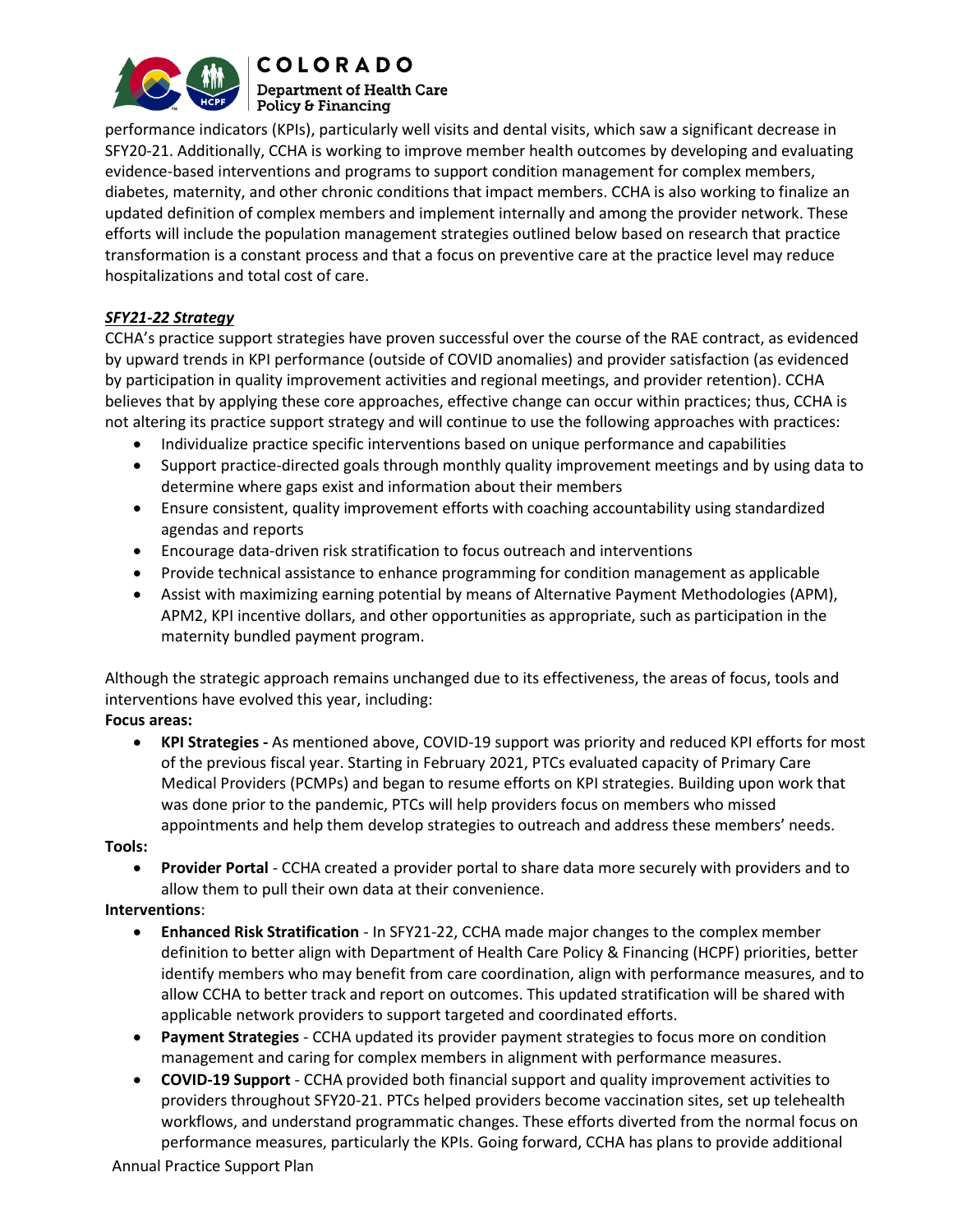

#### **COLORADO Department of Health Care**  $\mid$  Policy & Financing

financial support through the COVID-19 Vaccination Support Fund. PTCs will continue to meet regularly with practices, virtually if needed, to help with workflows as guidance continues to evolve, including encouraging vaccine sites to continue the efforts and provide boosters going forward.

• **Programming Support -** Through the revised payment methodology, CCHA will be incenting practices to develop their own evidence-based programming to support population health management for their attributed members. CCHA PTCs support practices by providing member-level data, developing workflows, guiding quality improvement efforts, using standardized tools to track progress, and support connection to community resources. This is supplemented by CCHA care coordination programs, including complex, diabetes, and maternity programs.

Additional information regarding each initiative is provided throughout the report. CCHA continues using lessons learned and assessing practice support strategies. We build upon progress year over year to support the medical home model as the focal point of care to increase preventative care, improve member outcomes, and reduce costs. PTCs are committed to sharing best practices so that successes can be scaled up across the region and reports are continuously improved to meet the changing needs of the RAE and providers.

### **Informational and Administrative Support**

CCHA's practice support team includes the following:

- *Network Managers -* Contract with providers, help with billing and coding issues, communicate policy changes, system updates, provider portal signup and training, etc. Advocate for providers and act as a liaison between HCPF and the provider network.
- *Practice Transformation Coaches (PTCs) -* Support quality improvement activities, data sharing, quality improvement tools, establishing quality improvement teams, supporting providers with ACC initiatives such as understanding and meeting the KPIs, the BH incentive, and the Alternative Payment Methodology (APM) measures; as well as aligning quality improvement activities. PTCs are also working to support Accountable Care Network providers (ACNs) as CCHA works with HCPF to meet the updated extended care coordination (ECC) documentation standards.
- *Population Health -* Collaborate with providers to improve members' health outcomes, identify costsaving strategies, and increase member satisfaction through targeted interventions, data sharing, and continuous improvement activities.
- *Care Coordinators*  Provide comprehensive and integrated care coordination support by:
	- $\circ$  Facilitating appointments with the Primary Care Medical Providers (PCMPs) and other specialists or specialty BH network providers;
	- $\circ$  Co-locating care coordinators in provider and hospital settings who have direct access to members in need of care coordination;
	- o Establishing processes for PCMPs to refer members for care coordination services; and
	- $\circ$  Providing timely communication to PCMPs on care plans, community resource involvement, and patient/family goals.
- *Community Liaisons*  Establish relationships and collaborate with community partners to promote health, meet regularly with organizations that provide medical and non-medical community-based resources, and provide updates to the provider community on which resources are available.

*Provider Training* - Providers will receive ongoing education monthly, quarterly, and annually on topics identified through various channels (i.e., benefit changes, HCPF policy, provider requests, etc.). CCHA has found that by using a multi-modal approach to sharing information it is better able to reach and engage providers through their preferred methods. Training will be delivered through:

- Print communications (provider manuals, newsletters, clinical and non-clinical educational materials)
- Provider page and resources on the CCHA website
- In-person training (learning sessions, in-practice boot camps, Medicaid provider update meetings)

Annual Practice Support Plan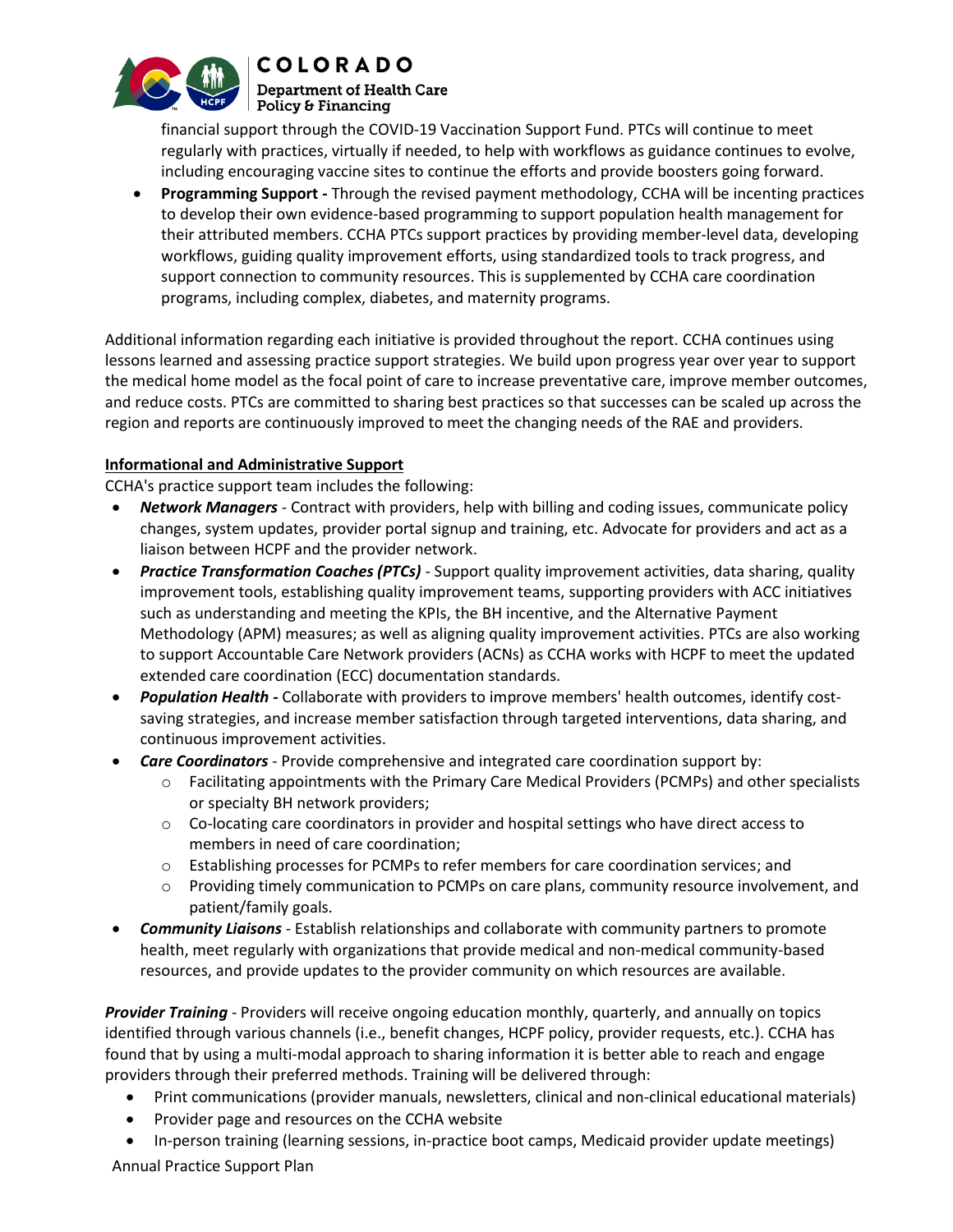



- Virtual training (live or recorded webinars)
- Provider open forums
- Provider orientations
- Provider Portal

*Provider Manuals* - Provider manuals outline the requirements with which network providers must comply. Updated at least annually, or as needed, CCHA publishes manuals specific to physical health (PH) and BH providers. They are available via the CCHA website, and by email, standard U.S. Mail, or fax upon request. CCHA will send provider memos or bulletins, which may serve to amend or update the information in the provider manual between editions.

*Provider Orientation* **-** New PH providers receive a formal orientation by a Network Manager, which includes a review of the provider manual and CCHA policies and procedures. CCHA attempts to schedule this training within thirty (30) calendar days of their contract effective date, dependent on practice schedules. CCHA will communicate sessions offered to all providers via mailings and/or provider website postings. Training may be provided in large group settings, virtually via webinars, or in person. Provider orientations for BH providers will include elements specific to capitated BH, such as utilization management and the claims submission process.

*Provider Portal -* CCHA has created the Provider Portal to support contracted PCMP practices serving Health First Colorado members by providing a secure, consistent method for CCHA to share data and resources with providers and practice staff, as applicable. Expanding the portal to BH providers may be possible in the future. Using the portal creates a unique opportunity for improvement by reducing administrative burden of having to send individual (and sometimes encrypted) emails by automating the reporting process and providing a more efficient, centralized location for providers to report bi-directionally. In Region 6, 32 PCMP locations have signed up for the Provider Portal, can use the portal to access all financial reports, and will begin using the portal to report on condition management activities in the fall of 2021.

*Website* - The CCHA website[, CCHAcares.com,](http://www.cchacares.com/) has information for providers and members regarding CCHA, Health First Colorado, the ACC, and health resources. Available in English and Spanish, it includes a robust provider directory, community resources, educational materials, a health library with hundreds of health topics, and other health care information. The CCHA Program Improvement Advisory Committee minutes are also available on the website for providers to review and learn how to be involved.

- *Language Options* The website is in English and Spanish and can be changed by selecting the language at the top of the homepage. The website is also built with Google translate so members can use their preferred language at the click of a button.
- *Patient Education* All Health First Colorado and vendor information are listed and presented on the website to help members navigate the available resources. Information about staying healthy, emergency department (ED) utilization, choosing a doctor, COVID-19 updates, etc., is also included.

*Materials* - CCHA continues developing practice support and member materials to help explain Health First Colorado benefits and educate members about their health. Practice materials can be ordered for free from the website and include a CCHA Quick Reference Guide, depression screening guides and tools, BH referral guides, and KPI reference guides. Member materials include the Map to Medicaid brochures, care coordination brochures, prevention topics, BH guides/referral information, general disease education materials, and more. Examples of these materials are available upon request.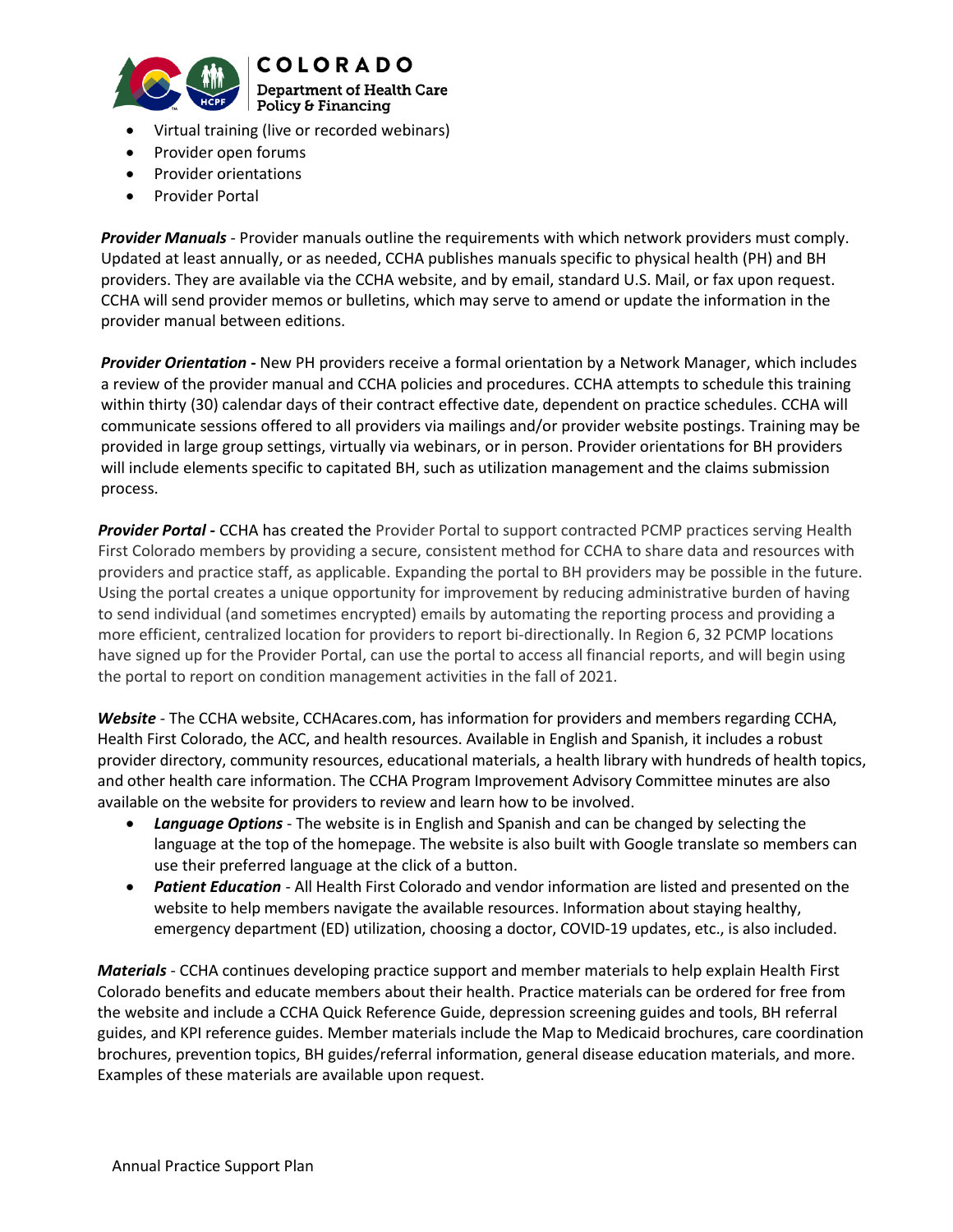

**COLORADO** 

**Department of Health Care**  $\mid$  Policy & Financing

## **Population Health and Condition Management Strategies**

CCHA relies on the quadruple aim as the overarching vision to drive successful population management and recognizes that its provider network plays an integral part in achieving these goals. As described in detail in the Population Management Strategic Plan, CCHA's Population Management Program is built upon understanding the populations served, aligning interventions to meet members' needs, supporting providers, and forming strong community partnerships. CCHA uses evidence-based models, for example, as it develops an updated definition for complex members to align with the best practices identified by the National Academy of Medicine: Effective Care for High-Need Patients. CCHA is aligning with provider focus areas, such as shifting back toward preventative medicine after the COVID-19 pandemic. CCHA applies feedback from the Program Improvement Advisory Committee to develop, evaluate, and modify interventions related to chronic conditions. Each month, CCHA stratifies and revises outreach and interventions using claims and RAE-level data provided by HCPF to feed internal dashboards, and then passes relevant information on to PCMPs. For example, PTCs and clinical quality teams offer detailed data and high-risk member lists to practices and BH entities identifying their complex and high-cost members who may benefit from care coordination and wrap-around services, in the case of the ACNs, or refer them to CCHA for care coordination.

In alignment with HCPF's priority areas, CCHA worked with providers to identify existing programs related to diabetes, maternity care, and complex members. For each program, CCHA is collaborating with providers in the following ways:

- *Diabetes* CCHA works with providers to connect members to care coordination services, and the PTCs also share member-level data to help practices prioritize members, which includes:
	- o Members with less than one A1c reading within the last 12 months
	- $\circ$  Last A1c reading, if available
	- $\circ$  Less than one visit a year with their PCMP

Further, to prioritize medication adherence and assist with providers who may have challenges with pulling their own data, CCHA added this measure to the 2021 Provider Incentive Program and created a dashboard to share diabetes medication adherence data.

- *Maternity* CCHA identified the OBGYNs with the most significant Medicaid utilization and births claims who CCHA has not contracted as PCMPs. CCHA is in the process of meeting with each of these providers to educate them on how CCHA can support them by providing care coordination, connecting members to community resources, and providing free educational information for members. Though it has sometimes been challenging to connect with these providers, CCHA has hired a physician consultant to help facilitate peer to peer connections with these OBGYNs. Additionally, CCHA has developed dashboards to share data with OBGYNs related to their member utilization patterns to decrease unnecessary ED utilization for pregnant women. CCHA encourages these providers to sign up for the CCHA specialist newsletter, which provides regular updates about CCHA programs and Health First Colorado benefits.
- *Complex -* CCHA will implement a refined, evidence-informed complex definition this year to align with HCPF's priorities and stratify members with the highest needs. Inspired by a literature review, CCHA has been working to identify critical characteristics of its most complex members in addition to the ten conditions identified by HCPF. This information will support use of predictive analytics to identify highneeds members and CCHA will share that information with PCMPs. In addition, as explained below, CCHA implemented a new payment arrangement with PCMPs on 7/1/21. This new payment methodology will allow more financial incentives and resources to manage the most complex members with the idea that a strong relationship between the PCMP and a member will lead to better condition management and decreased hospital and ED utilization.

CCHA regularly informs network providers and community partners how to refer members to CCHA for care coordination services. CCHA disseminates this information through various avenues, including monthly provider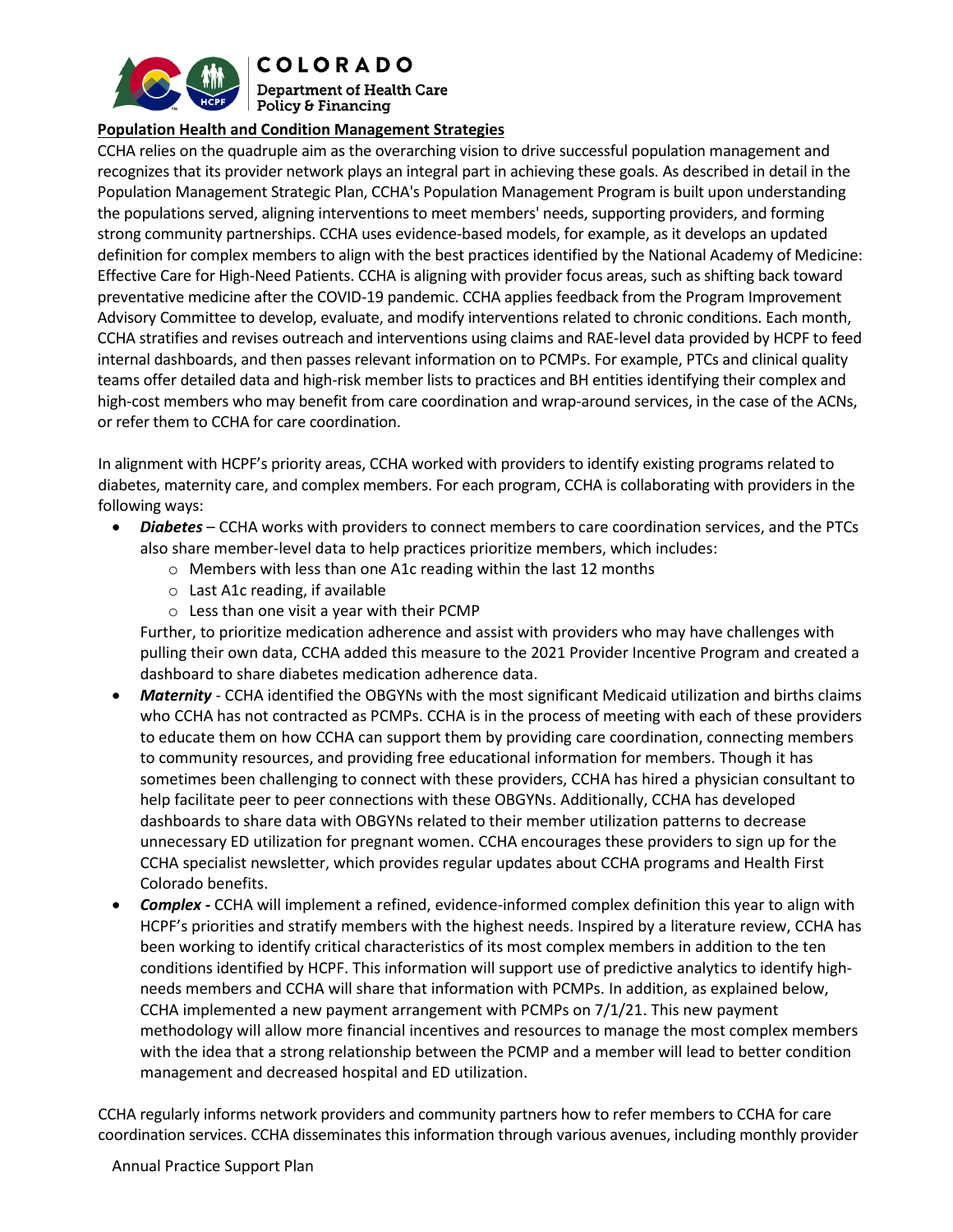

newsletters, monthly quality meetings with CCHA PTCs, a routine collaboration between care coordinators and PCMP practices, and CCHA community liaison meetings with community organizations.

CCHA is also committed to the objective and systematic monitoring and ongoing evaluation of the provider network's quality, safety, and effectiveness. This multidimensional approach enables the team to focus on opportunities for improving clinical care, service quality, member safety, and member experience. Over the next year, CCHA will continue to monitor the quality of services provided and implement new quality improvement strategies to improve these services. For example, CCHA will create new partnerships with top-volume BH providers and facilitate continuous improvement cycles through BH-focused scorecards and quality dashboards. In addition, quality improvement interventions will be implemented to increase member safety, improved functional outcomes, and increased satisfaction with services.

Recently, CCHA developed practice profiles detailing the risk-adjusted total cost of care at the practice site level to help providers better understand their membership and opportunities for improvement. CCHA designed the practice profile reports to compare spending and utilization across an entity's practices and the RAE as a whole. These will include member costs and utilization related to professional and outpatient services, long-term care services, hospital services, and home and community-based services. These profiles also show the top providers and services by cost related to home health and home and community-based services and provide an in-depth look at pharmacy claims, offering the top medications, pharmacies, and therapeutic drug classes by cost. CCHA shared the first iteration of the practice profile reports with Clinica Family Health and STRIDE CHC in Region 6. Pending feedback, the information will be finalized and shared with the broader network.

In addition, PTCs aid practices in promoting wellness and establishing relationships between the members and their PCMP, which can positively influence patient outcomes. PTCs provide practices with their Medicaid rosters, which indicate if the member is verified, meaning that the member has received services from the practice in the previous 24 months. This data allows the practice to identify all of their Health First Colorado members and unverified members who haven't been seen within the last 24 months and may have unmet health care needs. PTCs review this data with practices at least monthly and utilize this time to address KPIs that may indicate gaps in care for members, such as well visits, dental visits, and ED utilization.

#### **Payment Strategies**

#### *Administrative payment strategies*

- *Tiered Payment Model (PCMPs) -* Beginning July 1, 2021, CCHA implemented a new tiered payment model for the PCMP network that aligns with the HCPF's Population Management Framework. This Framework is designed to help achieve HCPF and state goals aimed at improving health outcomes and reducing unnecessary costs through targeted condition management programs that address conditions most prevalent among Health First Colorado members, as identified by the state. CCHA's new tiered payment model is designed around condition management programming available within the network. The new tiered payment model will increase resources for programs and services provided to members engaged in care, particularly those who require a higher degree of support to manage or prevent the progression of complex health conditions identified as priority by the state.
- *COVID-19 Support -* In SFY20-21, CCHA provided PCMPs with both operational and financial support during the COVID-19 pandemic. The immediate and unexpected reduction of in-person services created significant financial barriers for providers; however, many reported the additional funding from HCPF, passed down through the RAEs, helped prevent unnecessary closures and access issues. In Region 6, using a combination of earned KPI funds and performance pool financial support, CCHA paid out \$3,295,067.52 to PCMPs. PTCs also educated PCMPs on changes to telehealth benefits, helped set up telehealth workflows, and shared best practices as PCMPs learned to navigate a new normal throughout the pandemic. Additionally, CCHA PTCs and Network Managers helped practices navigate barriers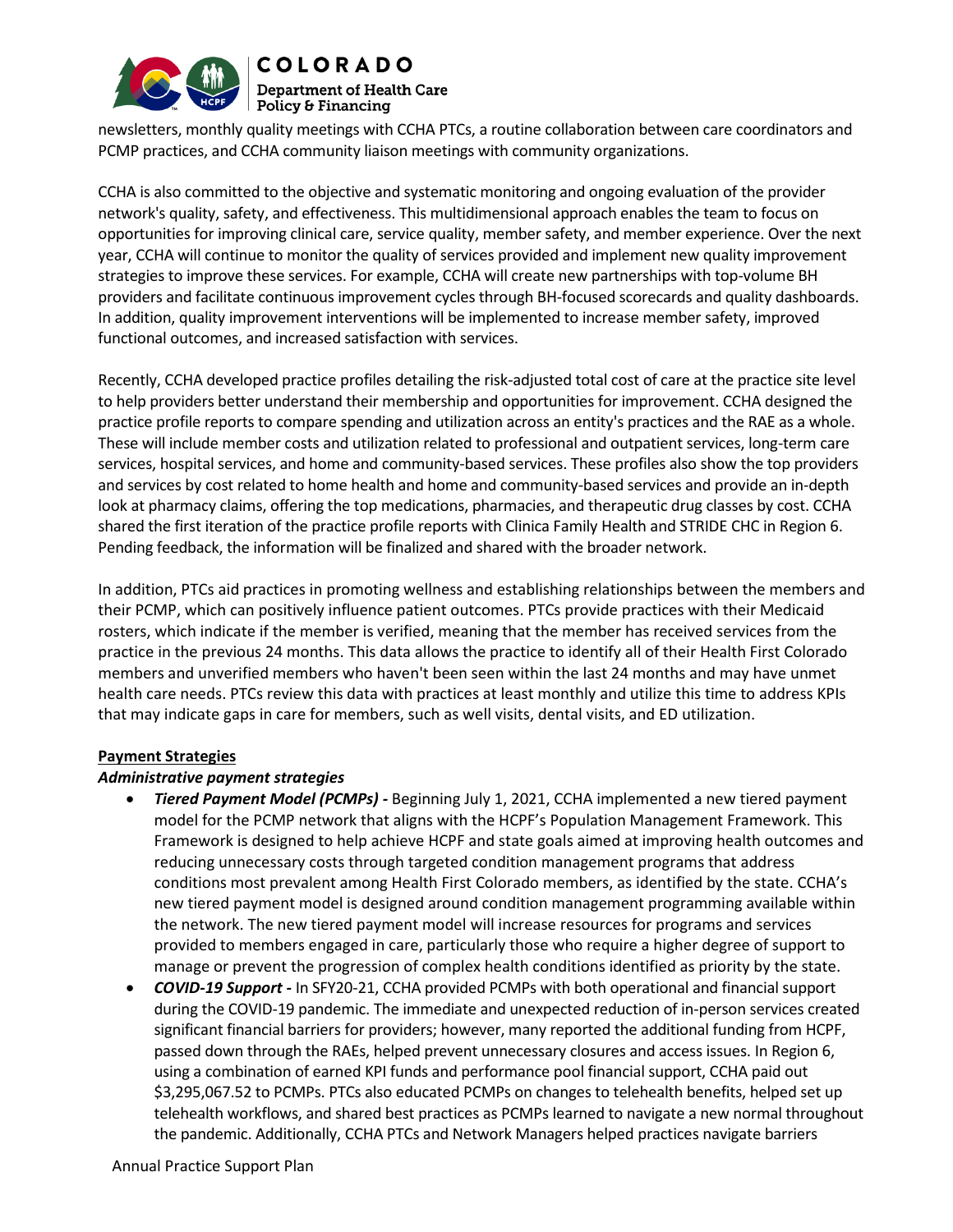

**COLORADO Department of Health Care** Policy & Financing

around establishing telehealth services and workflows to better serve members both now and in the future when in-person care may not be practicable.

CCHA supports providers by sharing the most current information about COVID-19 and updates providers through the provider newsletter and email blasts as important information becomes available. CCHA works with providers to leverage state and local initiatives (such as the interim payment program), encourage providers to become vaccination sites and understand cultural differences that may fuel vaccine hesitancy among their members. In addition to resource sharing, PTCs have helped identify vaccine sites for vulnerable members, for example, Colorado Community Clinic is working with CCHA Care Coordinators to set up COVID-19 vaccine appointments for members who are releasing from the Department of Corrections.

### *CCHA Incentive Programs and Key Performance Indicator Strategies*

CCHA is committed to investing all KPI incentive dollars earned back into the community. 75% of funds go back to PCMPs through the Provider Incentive Program; the remaining 25% of funds are directed to community partners or providers through the Community Incentive Program to fund innovative projects that address high-priority community and member needs.

- *Primary Care Medical Provider Incentive Program* For CCHA to payout incentive dollars to PCMPs, CCHA as a region must first accomplish the KPI Tier 1 or Tier 2 goals. PCMPs with attribution of 300 or greater and rural providers are eligible for CCHA's incentive program. CCHA's incentive criteria include the following elements:
	- o Clinical Quality Indicators
	- o ACC performance measures
	- o Member outcomes
	- o Focus on prevention and primary care
	- o Efficient and appropriate utilization of services and benefits

The SFY20-21 PCMP Incentive Program also included an asthma clinical outcome metric, which requires at least 50% of members with asthma have at least one visit with the provider annually. PTCs continue working with PCMP practices to initiate quality improvement activities to meet and improve on asthma incentive metrics, including identifying members who have not been seen by the practice in more than a year and implementing an outreach campaign to get members seen. Additionally, CCHA developed an asthma medication adherence dashboard that coaches share with practices to identify members who are not adherent to their medications.

In SFY20-21, CCHA paid \$3,753,934.93 in incentives to PCMPs in Region 6. CCHA will reevaluate the criteria included in this program for next year, such as new medication adherence measures, to better align with HCPF initiatives related to decreasing costs and managing chronic conditions. Nevertheless, pay for performance has shown to be an effective strategy to address gaps in care related to chronic conditions, hopefully reducing complications and costs.

- *Community Incentive Program -* CCHA's Community Incentive Program invests money for services that are not billable Health First Colorado benefits or to support organizations with starting a new resource or service not requiring ongoing funding. Activities or services must align with at least one of the priorities of the ACC program, KPIs, and/or other incentive measures. The CCHA Community Incentive Program application and selection process is managed by the voting members of CCHA's regional Performance Improvement Advisory Committee (PIAC). In 2021, CCHA will pay \$700,000 to the selected projects in Region 6. Examples include:
	- $\circ$  Clinica Family Health to support a task force and implement programs that will address service gaps for underserved people in Clear Creek, Gilpin, and Western Boulder counties